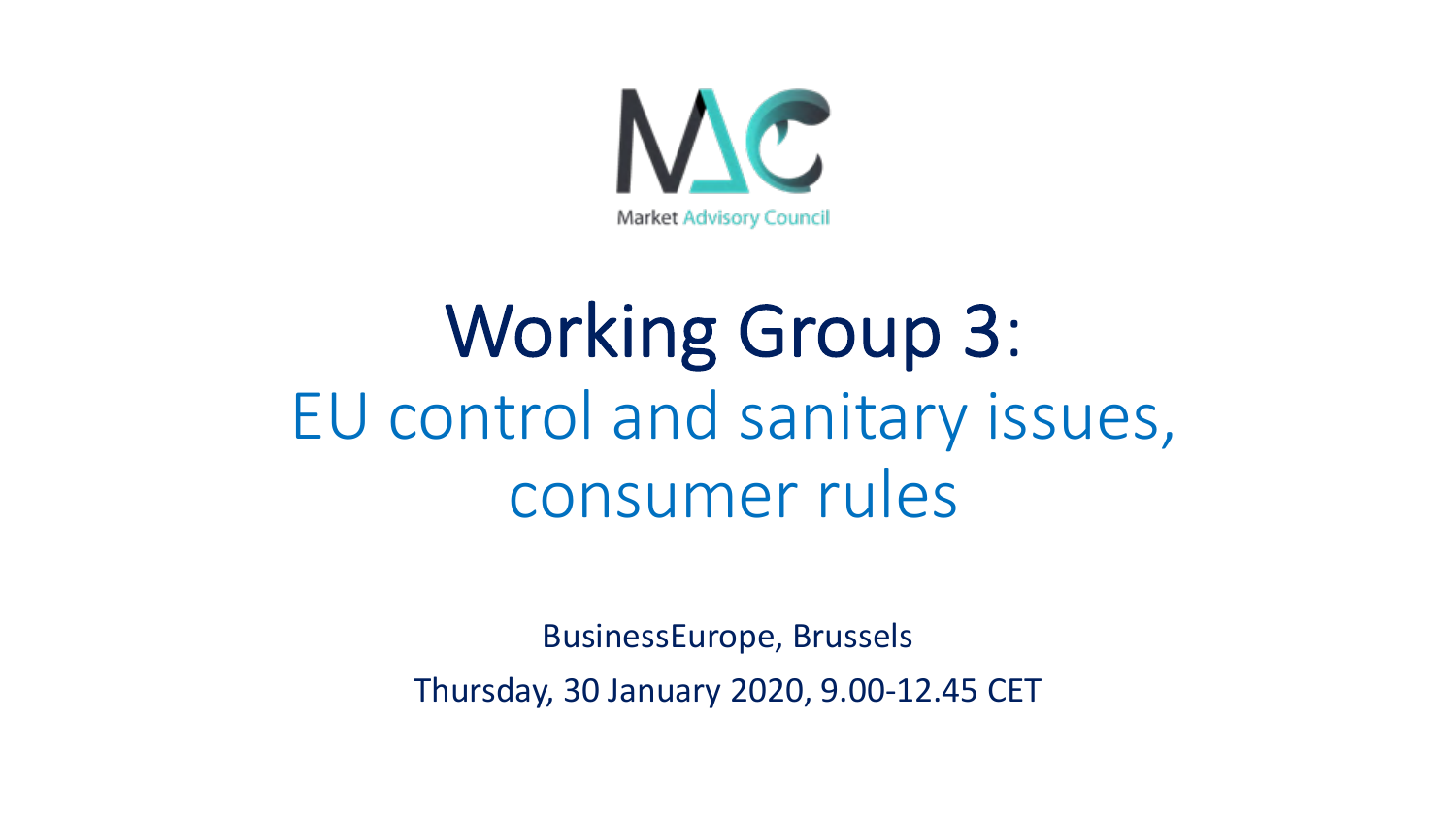## AGENDA

09:05 1. Adoption of the agenda and of the last meeting's minutes of 3 September 2019

09:10 2. Plastics Workshop

09:25 3. Certification Schemes

09:55 4. Scientific Denominations Changes

10:00 5. Contaminants

10:05 6. Caviar Labelling

*Coffee break 10:35 - 10:50*

10:50 7. Focus Group on Consumer Information

12:05 8. Labelling of vegetarian and vegan products that imitate seafood products

12:20 9. Nutritional Labelling, particularly "nutriscores"

12:35 AOBs

*12:45 End of meeting*

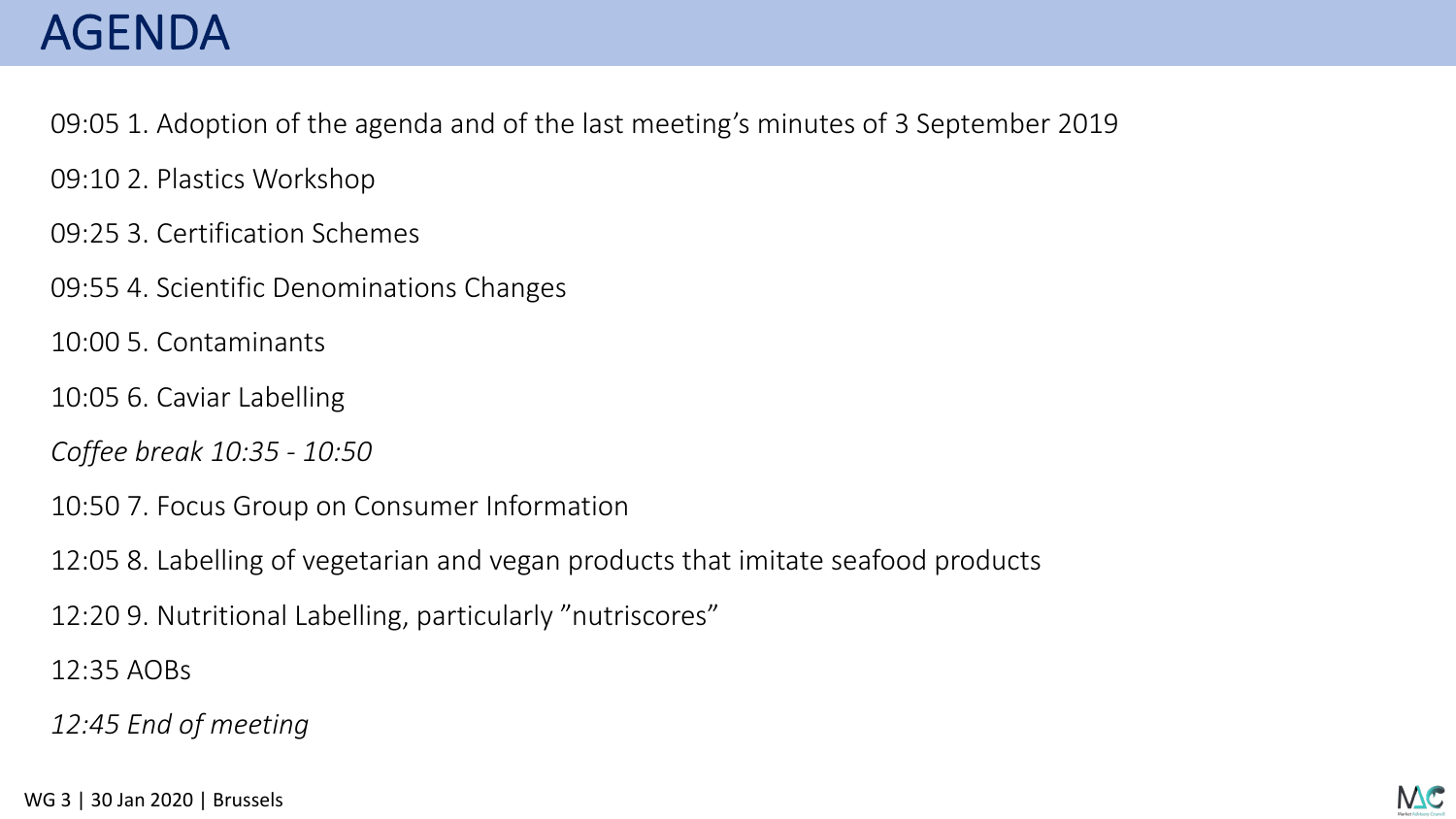## PLASTICS WORKSHOP

- Organised by MAC and NWWAC
- Full-day workshop on 7 November 2019
- Keynote: Giuseppe Ferrandino (S&D), PECH vice-chair
- Ten speakers in total: academia, European Commission (DG ENV & MARE), retail sector, practitioners, NGO
- Report and individual presentations available online

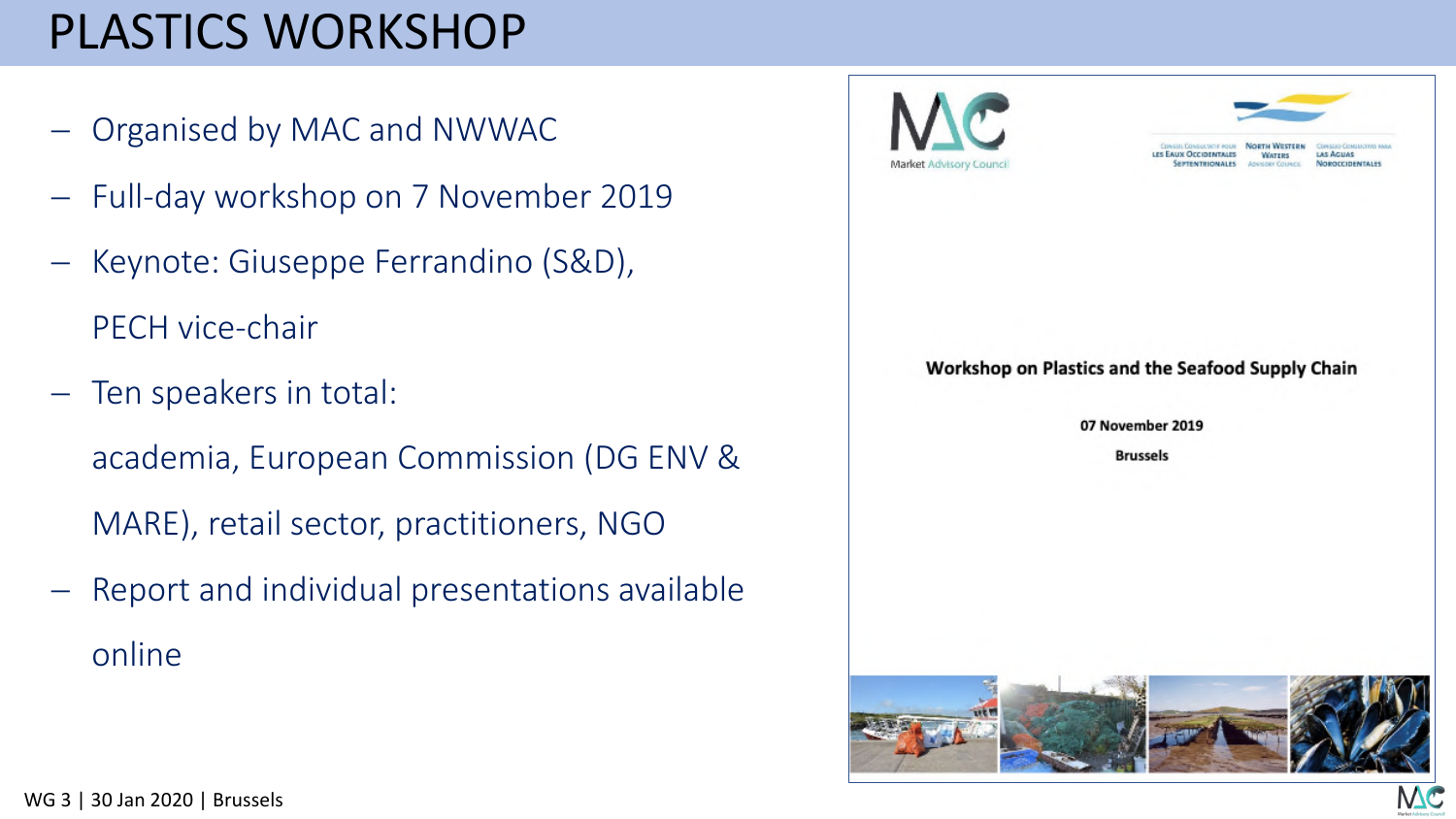### PLASTICS WORKSHOP

 $\checkmark$  Workshop + Report

 $\rightarrow$  Discussion on way forward

(Also in light of workshops/activities by other ACs)





MC

#### Workshop on Plastics and the Seafood Supply Chain

07 November 2019

**Brussels** 

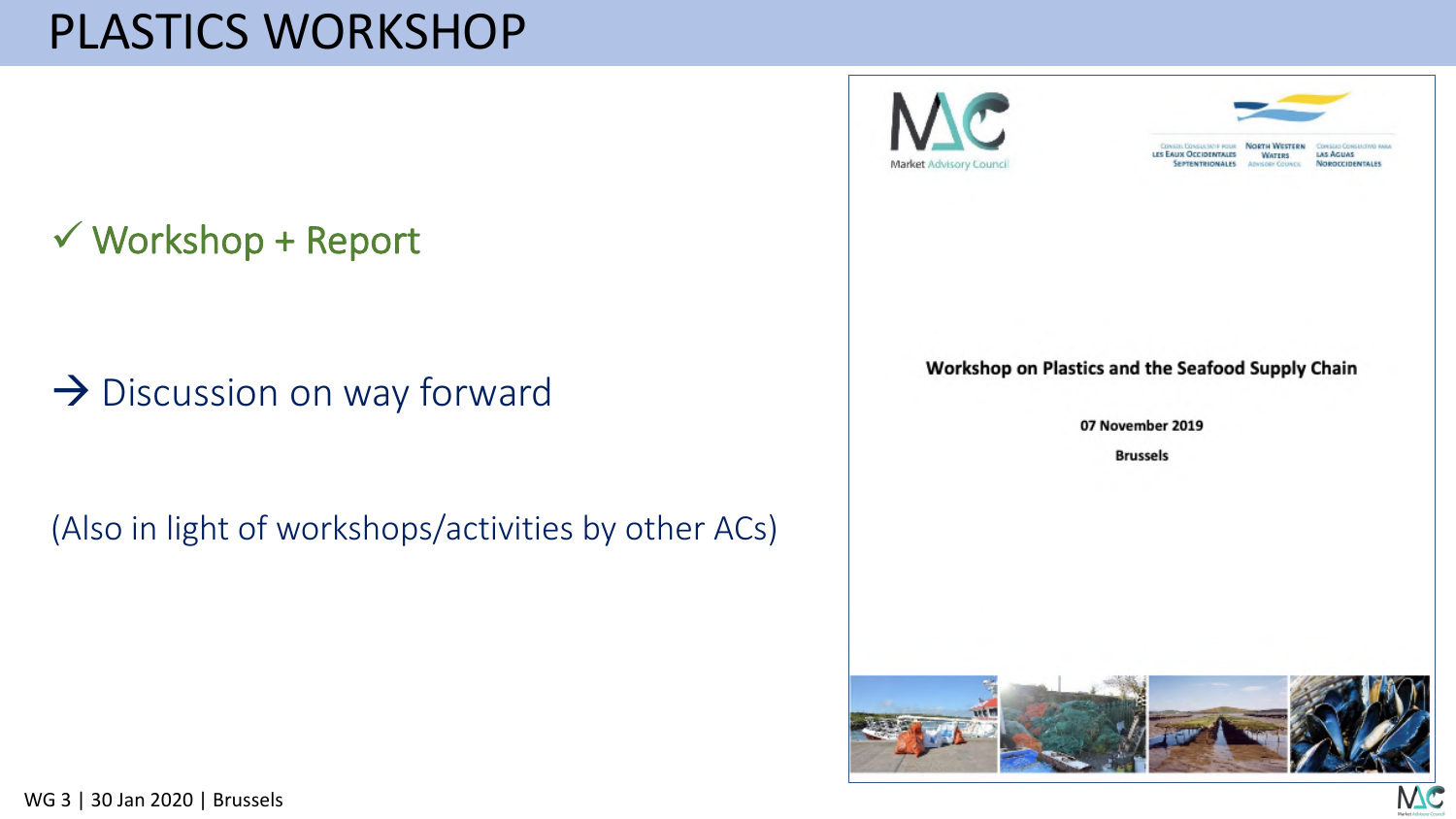## ECOLABELS WORKSHOP - ToRs

#### I. Scope of the workshop

*Clarification* of terms and the different forms of sustainability claims

- Sustainability claims on fisheries vs. seafood products
- Claims aimed at supply chain vs. end consumer
- Classifying different types of claims:
	- Fisheries advisory schemes (e.g. seafood guides)
	- Own claims (whether certified or not)
	- Independently verified claims (public or private)
	- Legal information (current framework)

### II. Sustainability claims

Definition of the *concept of sustainability* in relation to the seafood sector

Political: Guidelines by FAO (ecolabels) and EU (certifications) Practical: Industry standards and benchmarks (GSSI)

### III. Evaluating sustainability claims

The *pros and cons* & the *costs and benefits* of sustainability claims, by addressing:

- Environmental benefits/impacts on fisheries
- Scope
- Transparency assurances
- Market benefits & market limitations
- Costs
- Consumer understanding

#### IV. The future of sustainability – going beyond existing perspectives

- Environmental: Widening the focus to life-cycle assessments
- Social (and labour) dimension
- Scoping out other issues of concern to consumers, such as animal welfare
- V. Conclusion

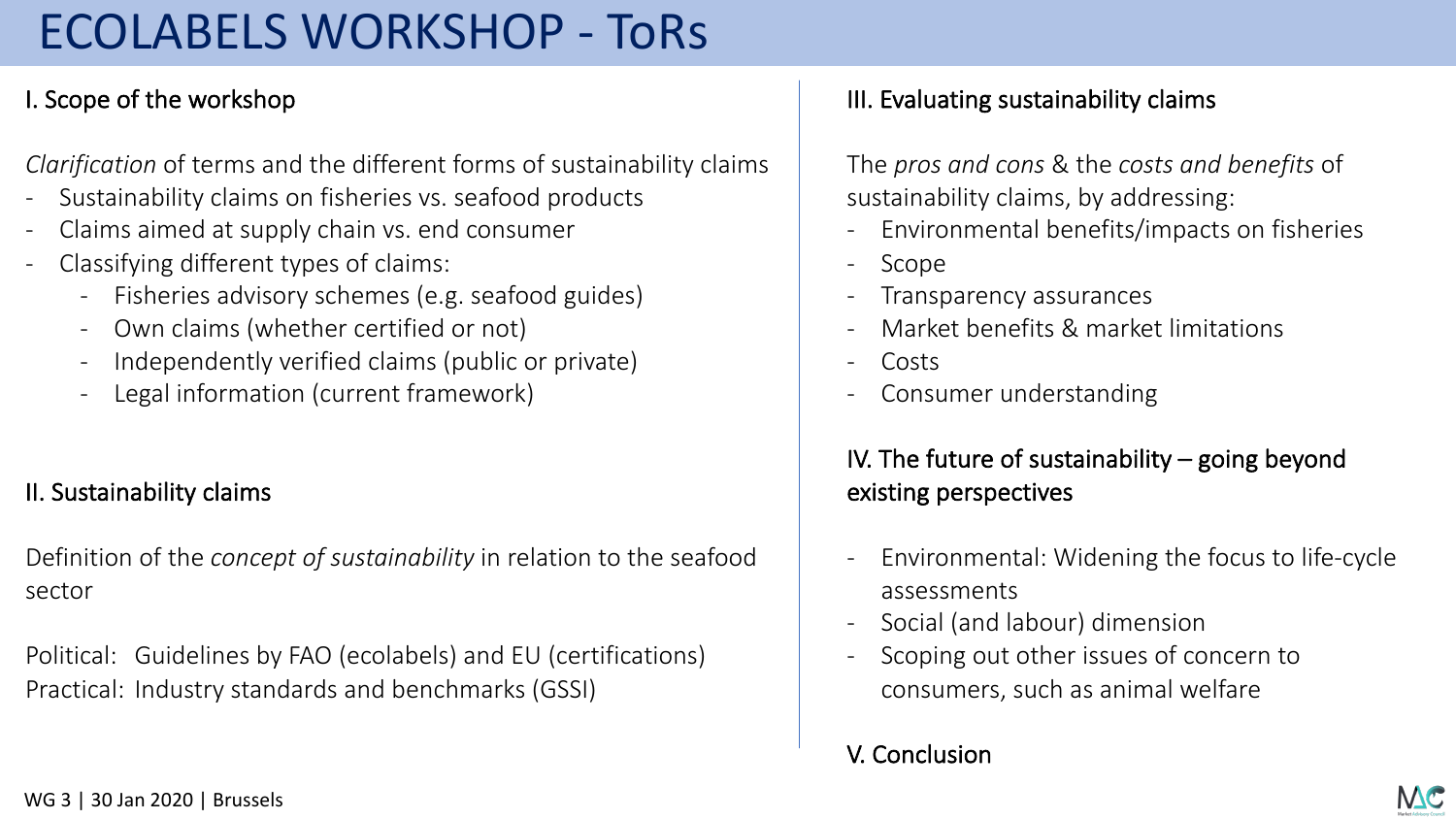### ECOLABELS WORKSHOP - ToRs

 $\rightarrow$  III. Evaluating sustainability claims

Format – suggestion of a mix between 1 and 2:

- Inviting relevant speakers  $1:$
- Holding panel discussion  $2:$

**Both options** with the aim to represent:

1. fishing/catching sector/primary production 2. middle of chain operators (processors, suppliers, traders) 3. end of chain operators (retailers)

4. NGOs

- 5. Consumer organisation
- 6. public/regulatory authorities

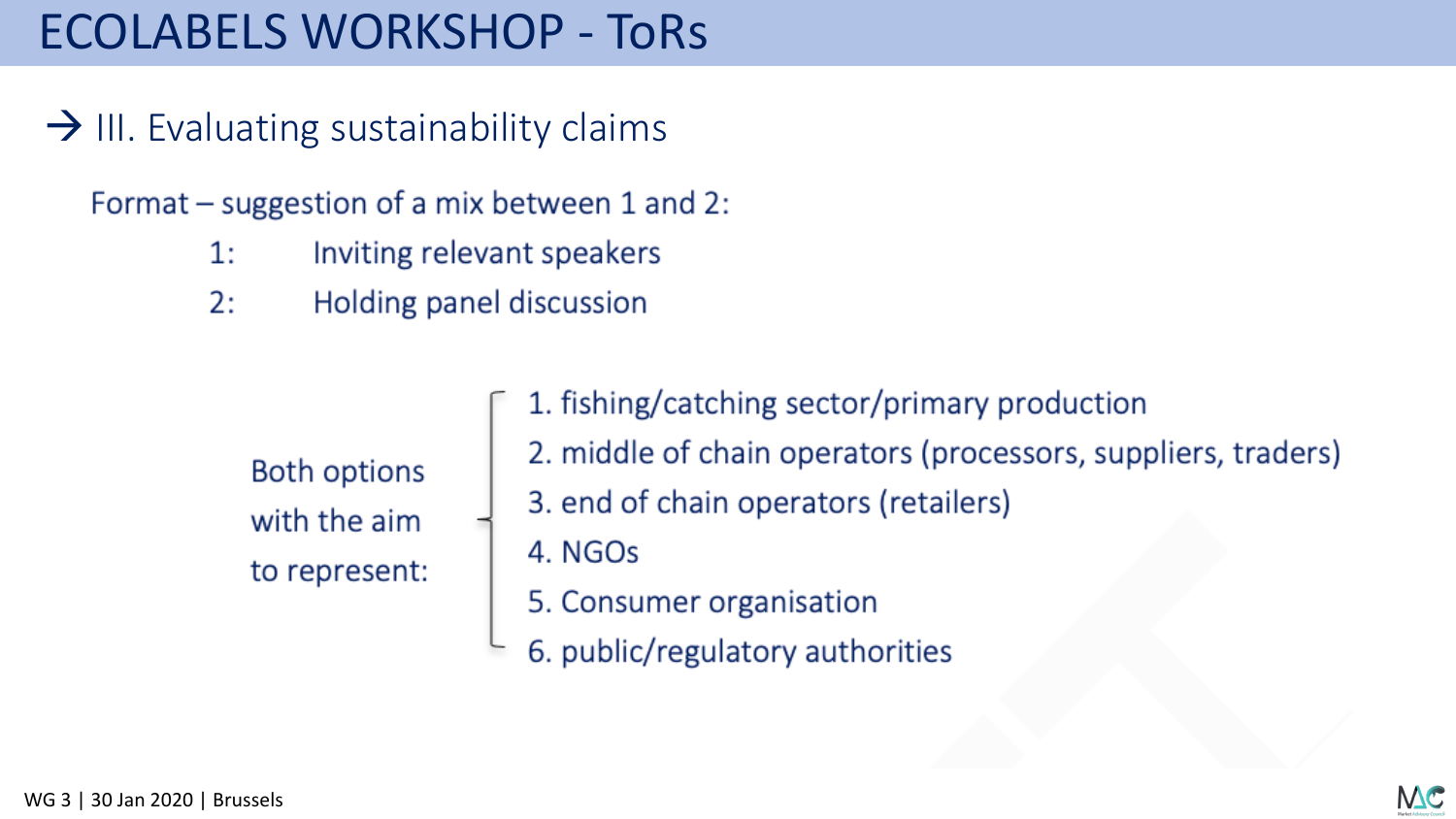### ECOLABELS WORKSHOP - ToRs

- Profile of speakers to be invited:
- Independent and neutral
- Retailers and market researchers
- Representative of a consumers' organisations
- EU and FAO officials
- Scientists, academics and possibly other Advisory Councils
- Planned date: Q1 or early Q2 of 2020
- Cooperation with other  $ACs$ ?  $\rightarrow$  Potentially all affected
- Location: Brussels
- Outcome #1: workshop report (similar to Plastics Workshop)

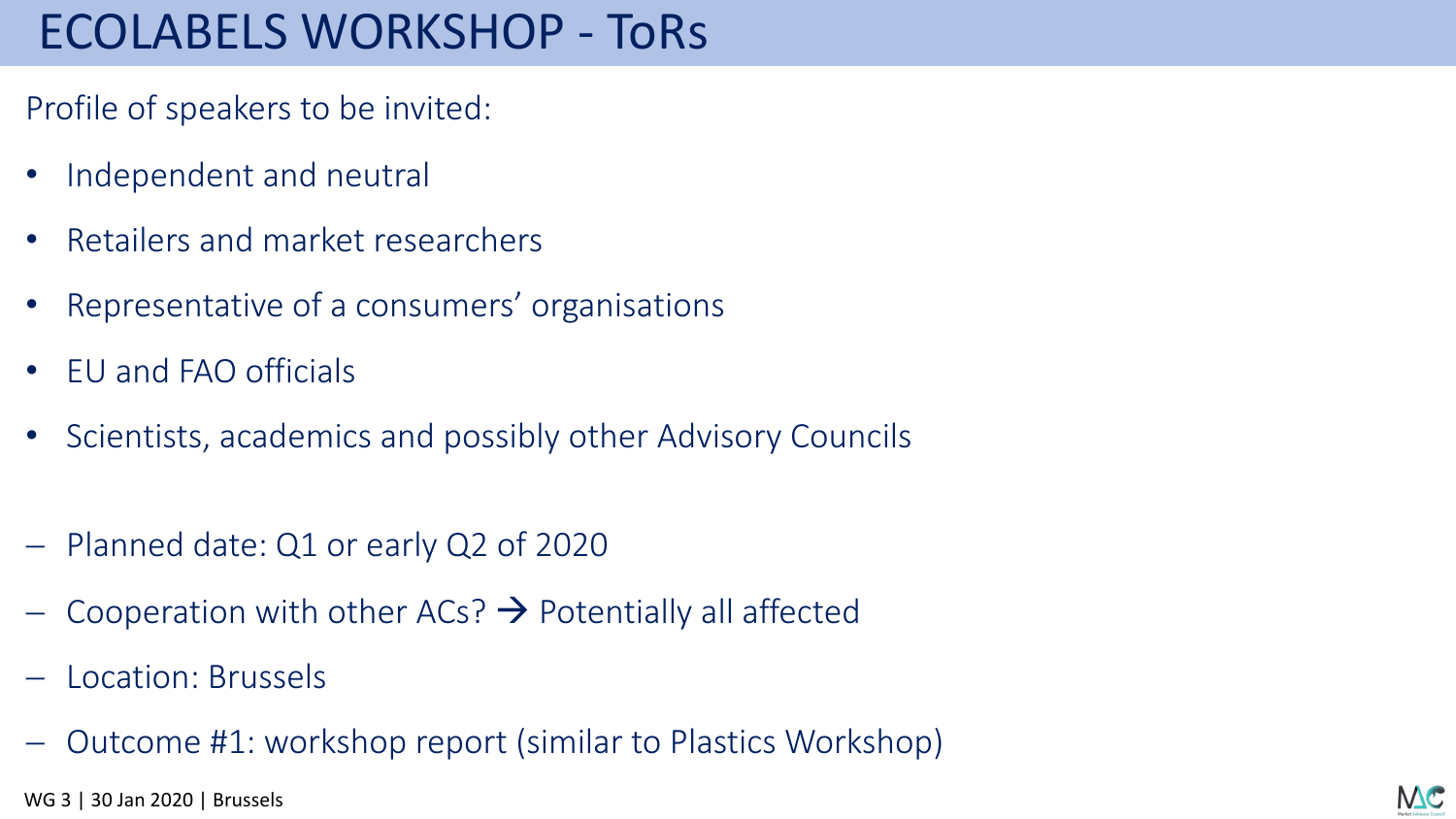### SCIENTIFIC DENOMINATION CHANGES

- New denominations used in 3<sup>rd</sup> countries
- World Customs Organisation's Harmonized System (HS) + the EU's Combined Nomenclature (CN) continue to refer to the previous names
- $\rightarrow$  constraints in trade operations & creates confusion along seafood value chain

- MAC letter sent 3 October 2019
	- $\rightarrow$  COM response on 25 October 2019







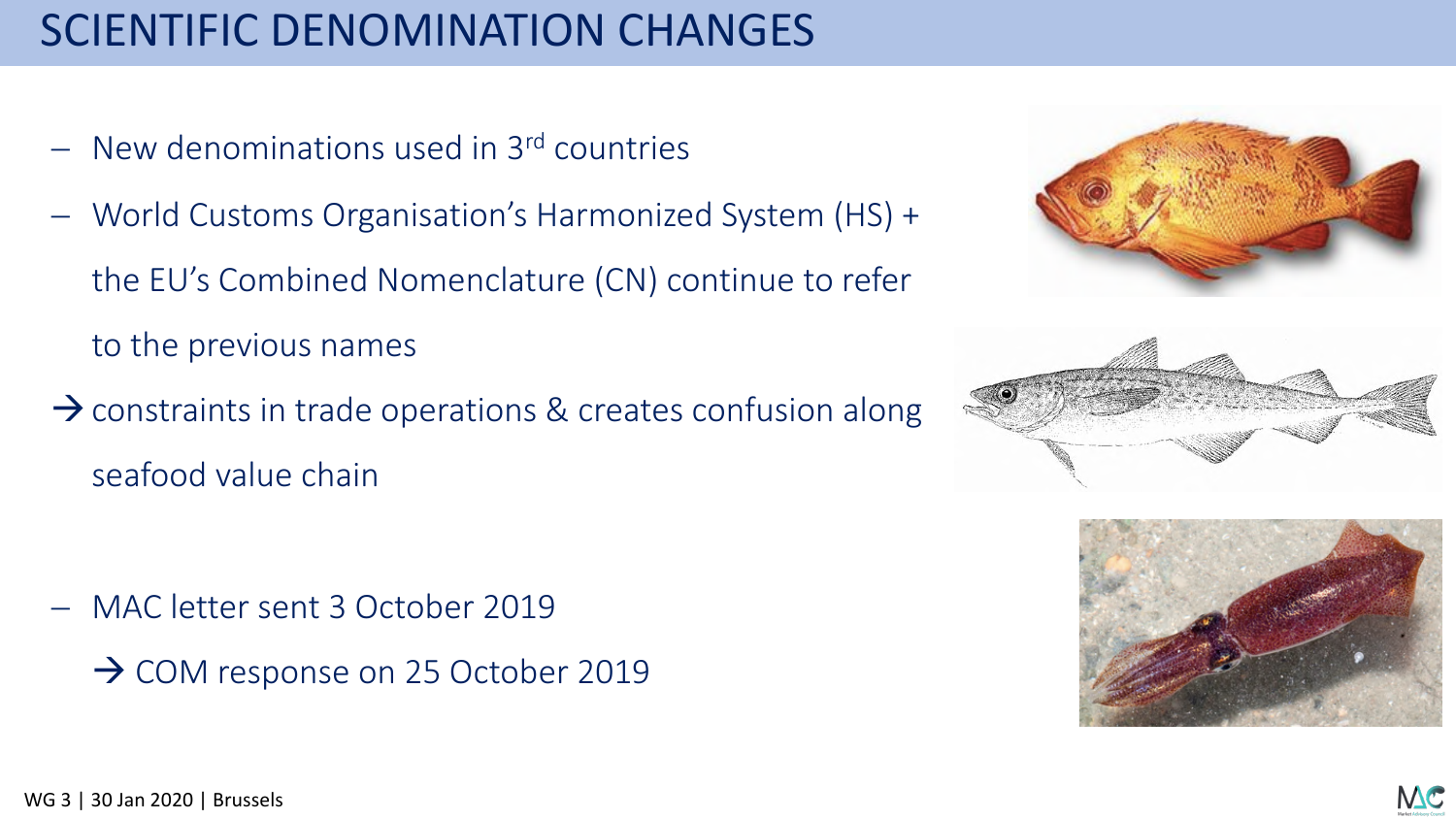### SCIENTIFIC DENOMINATION CHANGES

### Commission's response:

- Aware of problem for operators
- Modifications to EU Combined Nomenclature depend

on prior changes to Harmonized System

- Next amendment of Harmonized System: enters into force in 2022
- Work on amendments concluded in March 2019
- Requested update to Latin name of Alaska pollock (*Gadus Chalcogramma*)  $\rightarrow$  rejected







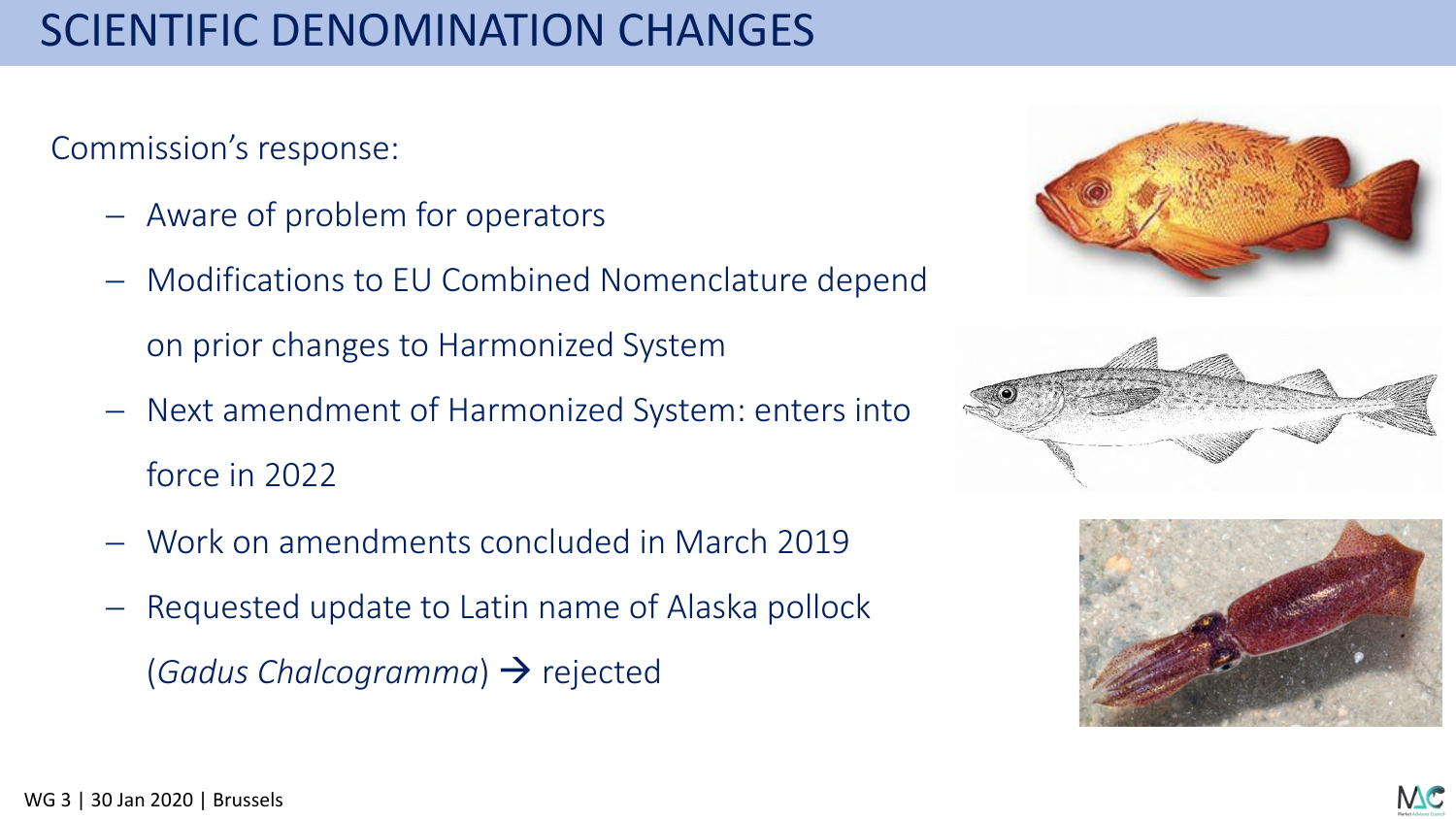## CONTAMINANTS

- Analysis for presence of dioxins and dioxin-like polychlorinated biphenyls (PCBs) in fish oil batches under Regulation (EC) No 183/2005
	- $\rightarrow$  Letter sent on 22 November 2019

- Testing for Cadmium levels in Brown Crab exported to People's Republic of China
	- $\rightarrow$  Letter sent on 16 December 2019

 $\rightarrow$  Both letters are currently under review by the Commission

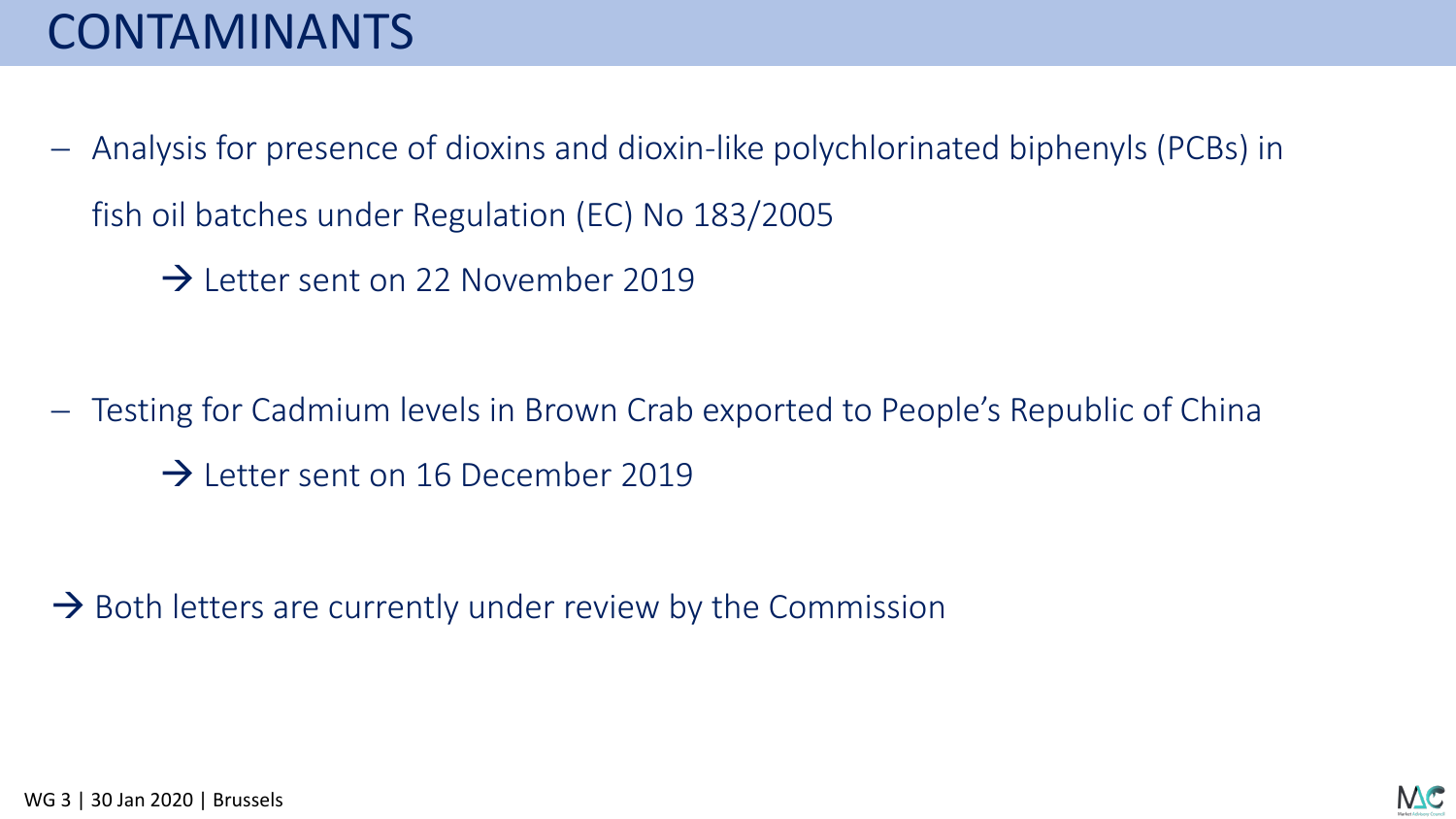### CAVIAR LABELLING – AAC ADVICE

AAC recommendation – September 2018

- Include caviar under Art. 35 of CMO Regulation
- Additional consumer information on front and back of caviar products (not just CITES string)

- Commission response (Oct 2018): difficulty of amending CMO for including single product



Labelling of Caviar **Recommendation - September 2018** he Aquaculture Advisory Council (AAC) gratefully acknowledges EU funding su

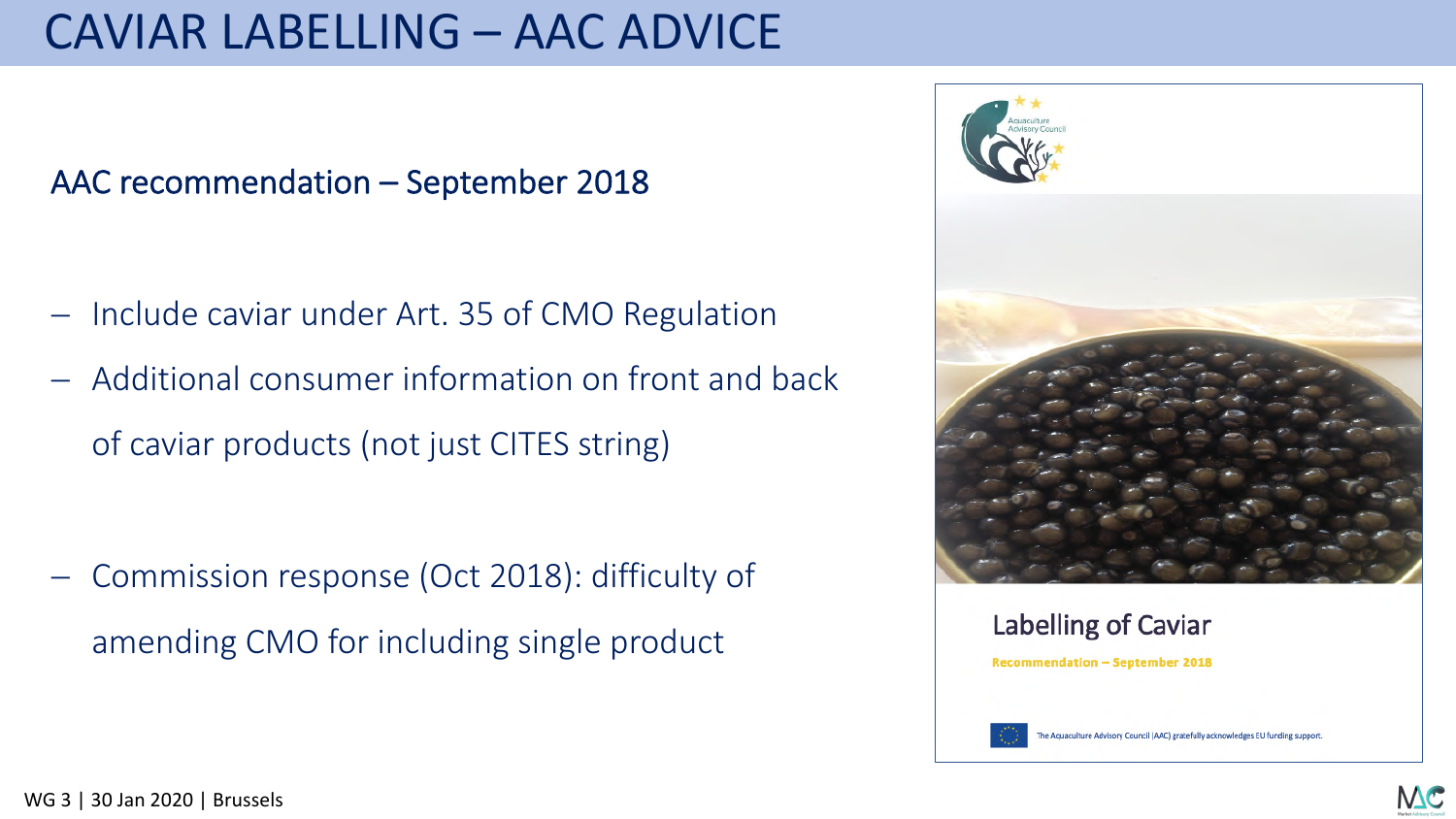### Endocrine disruptors

- Chemicals which may interfere with the hormonal system and, as a result of that, produce harmful effects in both humans and wildlife
- A wide range of chemicals, both natural and man-made, may cause endocrine disruption

### Fitness check

- Stakeholder consultation (ends: 31 January 2020)
- Public consultation (ends: 9 March 2020)
- Fitness check to be finalised in 2020

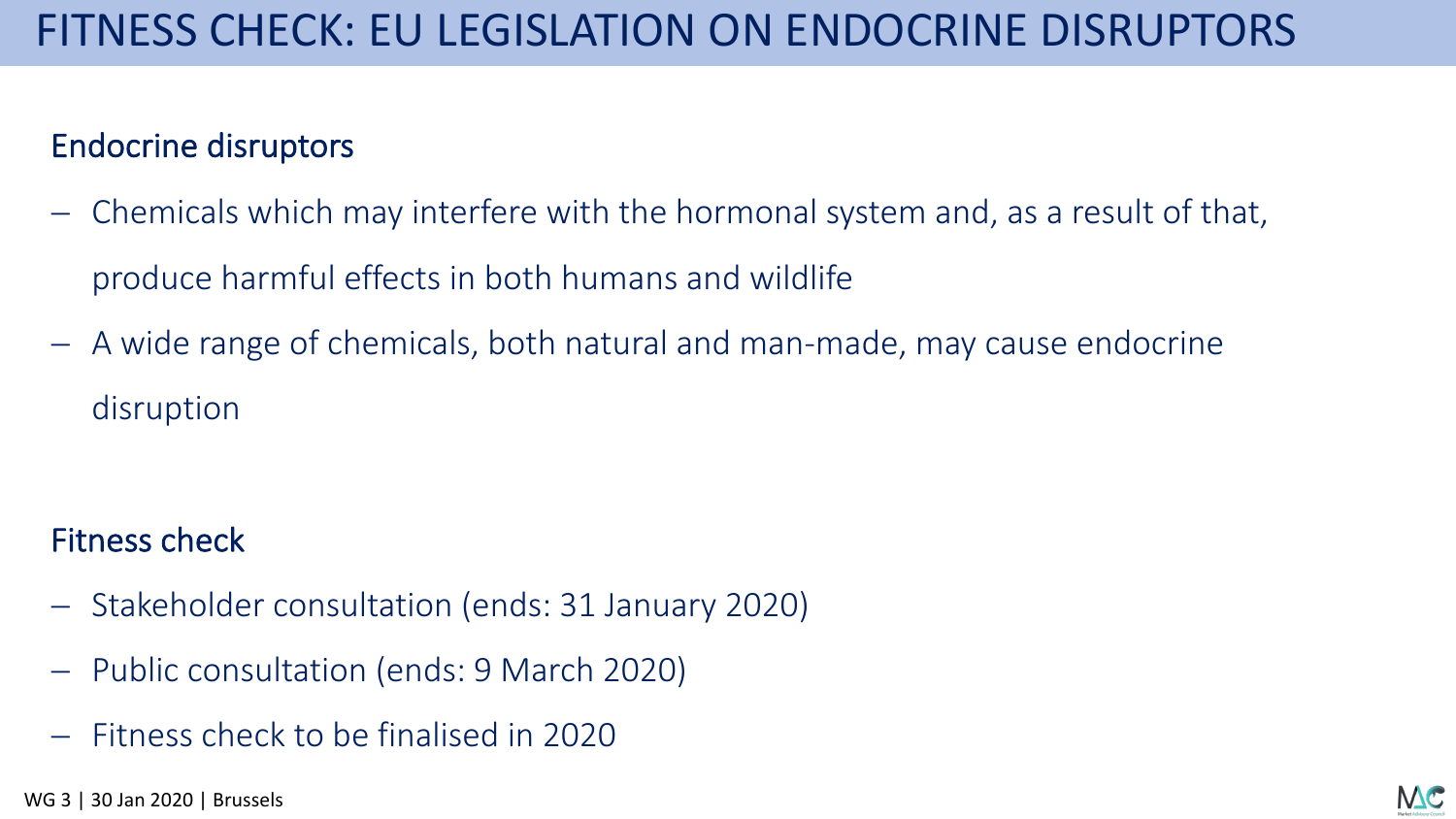### CONSUMER INFORMATION – FOCUS GROUP DRAFT

- Two meetings since last WG update:

October 2019 and

January 2020

- Key part ("Recommendations") jointly agreed



#### **DRAFT CONSUMER INFORMATION**

#### 1. Introduction

Information to the consumer on products, both from aquaculture and fisheries, are governed in the EU by a number of rules and regulations. This legislative framework, while not exhaustive, includes the following provisions which feature in this document:

- Regulation on the common organisation of the markets in fishery and aquaculture products (No 1379/2013) (often referred to as the CMO Regulation)
- Regulation on the provision of food information to consumers (No 1169/2011) (often referred to as the FIC regulation)
- Regulation laying down the Union Customs Code ((EU) No 952/2013), based on Council Regulation (EEC) No 2913/92 establishing the Community Customs Code
- Commission Implementing Regulation (EU) 2018/775 laying down rules for indicating the country of origin or place of provenance of the primary ingredient of a food, which is set to enter into force on 1 April 2020
- Council Regulation (EEC) No 2136/89 of 21 June 1989 laying down common marketing standards for preserved sardines and trade descriptions for preserved sardines and sardine-type products;
- Council Regulation (EEC) No 1536/92 of 9 June 1992 laying down common marketing standards for preserved tuna and bonito;
- Council Regulation (EC) No 2406/96 of 26 November 1996 laying down common marketing standards for certain fishery products;
- Regulation (EC) 853/2004 laying down specific hygiene rules for food of animal origin and Regulation (EC) 854/2004 laying down specific rules for the organisation of official controls on products of animal origin intended for human consumption
- Regulation 104/2000 and Regulation 2065/2001 (replaced by Regulation 1379/2013)
- Various national guidance documents, voluntary standards from national standardisation bodies and private industry standards, e.g. the German Food Book Commission's Leitsätze für Eische, Krebs- und Weichtiere des Deutschen Lebensmittelbuches1

<sup>1</sup> Federal Ministry of Food and Agriculture, 'Leitsätze für Fische, Krebs- und Weichtiere und Erzeugnisse daraus', https://www.bmel.de/SharedDocs/Downloads/Ernaehrung/Lebensmittelbuch/LeitsaetzeFische.pdf? blob=publicati onFile.

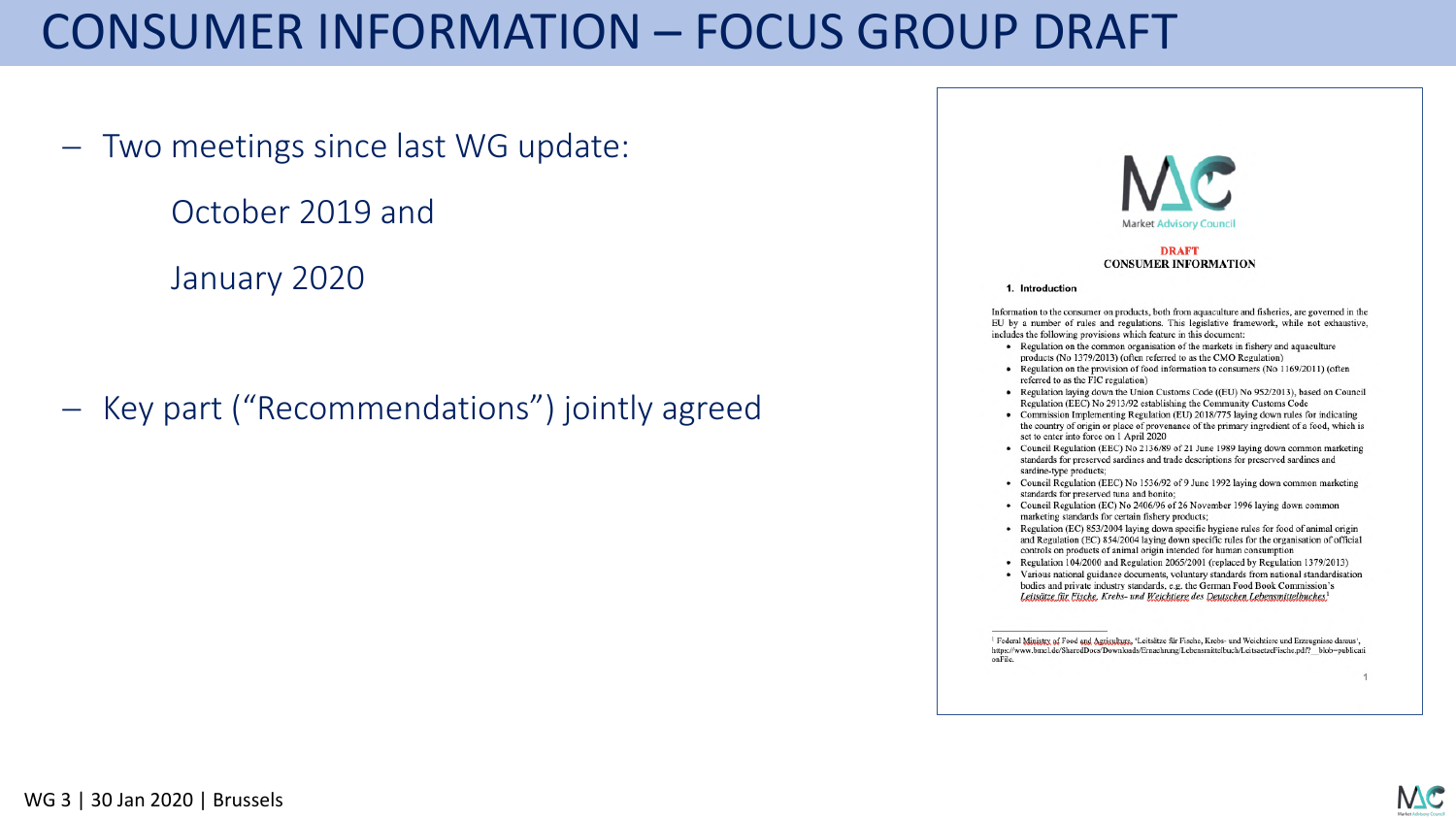## CONSUMER INFORMATION – FOCUS GROUP DRAFT

#### Updated structure:

- 1. Introduction
- 2. Review of consumer surveys and behaviour
- 3. Consumer labelling impact
	- Scientific names on labels
	- 2. Date of Catch/Harvest on labels
	- 3. Repacking
	- 4. Fishing industry considerations
		- 1. Preliminary aspects
		- 2. Origin labelling impact relating to differences between

fresh & processed products

5. Use of existing data

### 4. Recommendations



|         | <b>Market Advisory Council</b>                                                                                                                                                                                                                                       |
|---------|----------------------------------------------------------------------------------------------------------------------------------------------------------------------------------------------------------------------------------------------------------------------|
|         | <b>DRAFT</b>                                                                                                                                                                                                                                                         |
|         | <b>CONSUMER INFORMATION</b>                                                                                                                                                                                                                                          |
|         | 1. Introduction                                                                                                                                                                                                                                                      |
|         | Information to the consumer on products, both from aquaculture and fisheries, are governed in the<br>EU by a number of rules and regulations. This legislative framework, while not exhaustive,<br>includes the following provisions which feature in this document: |
|         | Regulation on the common organisation of the markets in fishery and aquaculture                                                                                                                                                                                      |
|         | products (No 1379/2013) (often referred to as the CMO Regulation)<br>Regulation on the provision of food information to consumers (No 1169/2011) (often<br>referred to as the FIC regulation)                                                                        |
|         | Regulation laying down the Union Customs Code ((EU) No 952/2013), based on Council<br>Regulation (EEC) No 2913/92 establishing the Community Customs Code                                                                                                            |
|         | Commission Implementing Regulation (EU) 2018/775 laying down rules for indicating<br>the country of origin or place of provenance of the primary ingredient of a food, which is<br>set to enter into force on 1 April 2020                                           |
|         | Council Regulation (EEC) No 2136/89 of 21 June 1989 laying down common marketing<br>standards for preserved sardines and trade descriptions for preserved sardines and<br>sardine-type products;                                                                     |
|         | Council Regulation (EEC) No 1536/92 of 9 June 1992 laying down common marketing                                                                                                                                                                                      |
|         | standards for preserved tuna and bonito;<br>Council Regulation (EC) No 2406/96 of 26 November 1996 laying down common                                                                                                                                                |
|         | marketing standards for certain fishery products;<br>Regulation (EC) 853/2004 laying down specific hygiene rules for food of animal origin                                                                                                                           |
|         | and Regulation (EC) 854/2004 laving down specific rules for the organisation of official<br>controls on products of animal origin intended for human consumption                                                                                                     |
|         | Regulation 104/2000 and Regulation 2065/2001 (replaced by Regulation 1379/2013)                                                                                                                                                                                      |
|         | Various national guidance documents, voluntary standards from national standardisation<br>bodies and private industry standards, e.g. the German Food Book Commission's<br>Leitsätze für Fische, Krebs- und Weichtiere des Deutschen Lebensmittelbuches <sup>1</sup> |
|         |                                                                                                                                                                                                                                                                      |
| onFile. | Federal Ministry of Food and Agriculture, 'Leitsätze für Fische, Krebs- und Weichtiere und Erzeugnisse daraus'.<br>https://www.bmel.de/SharedDocs/Downloads/Ernaehrung/Lebensmittelbuch/LeitsaetzeFische.pdf? blob=publicati                                         |
|         |                                                                                                                                                                                                                                                                      |
|         |                                                                                                                                                                                                                                                                      |
|         |                                                                                                                                                                                                                                                                      |

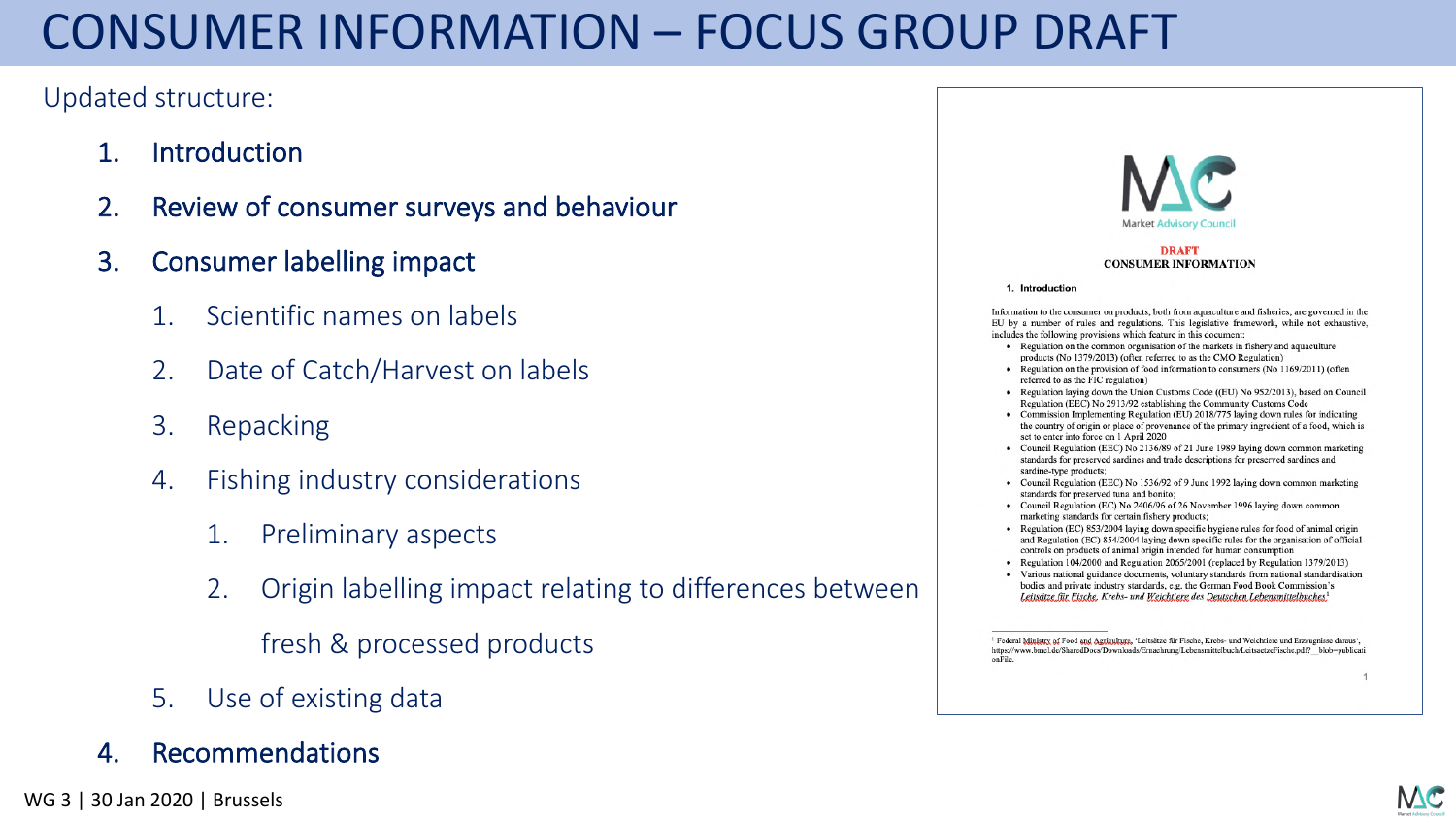### CONSUMER INFORMATION – FOCUS GROUP DRAFT

Going through the draft document



#### **DRAFT CONSUMER INFORMATION**

#### 1. Introduction

Information to the consumer on products, both from aquaculture and fisheries, are governed in the EU by a number of rules and regulations. This legislative framework, while not exhaustive, includes the following provisions which feature in this document:

- Regulation on the common organisation of the markets in fishery and aquaculture products (No 1379/2013) (often referred to as the CMO Regulation)
- Regulation on the provision of food information to consumers (No 1169/2011) (often referred to as the FIC regulation)
- Regulation laying down the Union Customs Code ((EU) No 952/2013), based on Council Regulation (EEC) No 2913/92 establishing the Community Customs Code
- Commission Implementing Regulation (EU) 2018/775 laying down rules for indicating the country of origin or place of provenance of the primary ingredient of a food, which is set to enter into force on 1 April 2020
- Council Regulation (EEC) No 2136/89 of 21 June 1989 laying down common marketing standards for preserved sardines and trade descriptions for preserved sardines and sardine-type products;
- Council Regulation (EEC) No 1536/92 of 9 June 1992 laying down common marketing standards for preserved tuna and bonito;
- Council Regulation (EC) No 2406/96 of 26 November 1996 laying down common marketing standards for certain fishery products;
- Regulation (EC) 853/2004 laying down specific hygiene rules for food of animal origin and Regulation (EC) 854/2004 laying down specific rules for the organisation of official controls on products of animal origin intended for human consumption
- Regulation 104/2000 and Regulation 2065/2001 (replaced by Regulation 1379/2013)
- Various national guidance documents, voluntary standards from national standardisation bodies and private industry standards, e.g. the German Food Book Commission's Leitsätze für Eische, Krebs- und Weichtiere des Deutschen Lebensmittelbuches1

<sup>1</sup> Federal Ministry of Food and Agriculture, 'Leitsätze für Fische, Krebs- und Weichtiere und Erzeugnisse daraus', https://www.bmel.de/SharedDocs/Downloads/Ernaehrung/Lebensmittelbuch/LeitsaetzeFische.pdf? blob=publicati onFile.

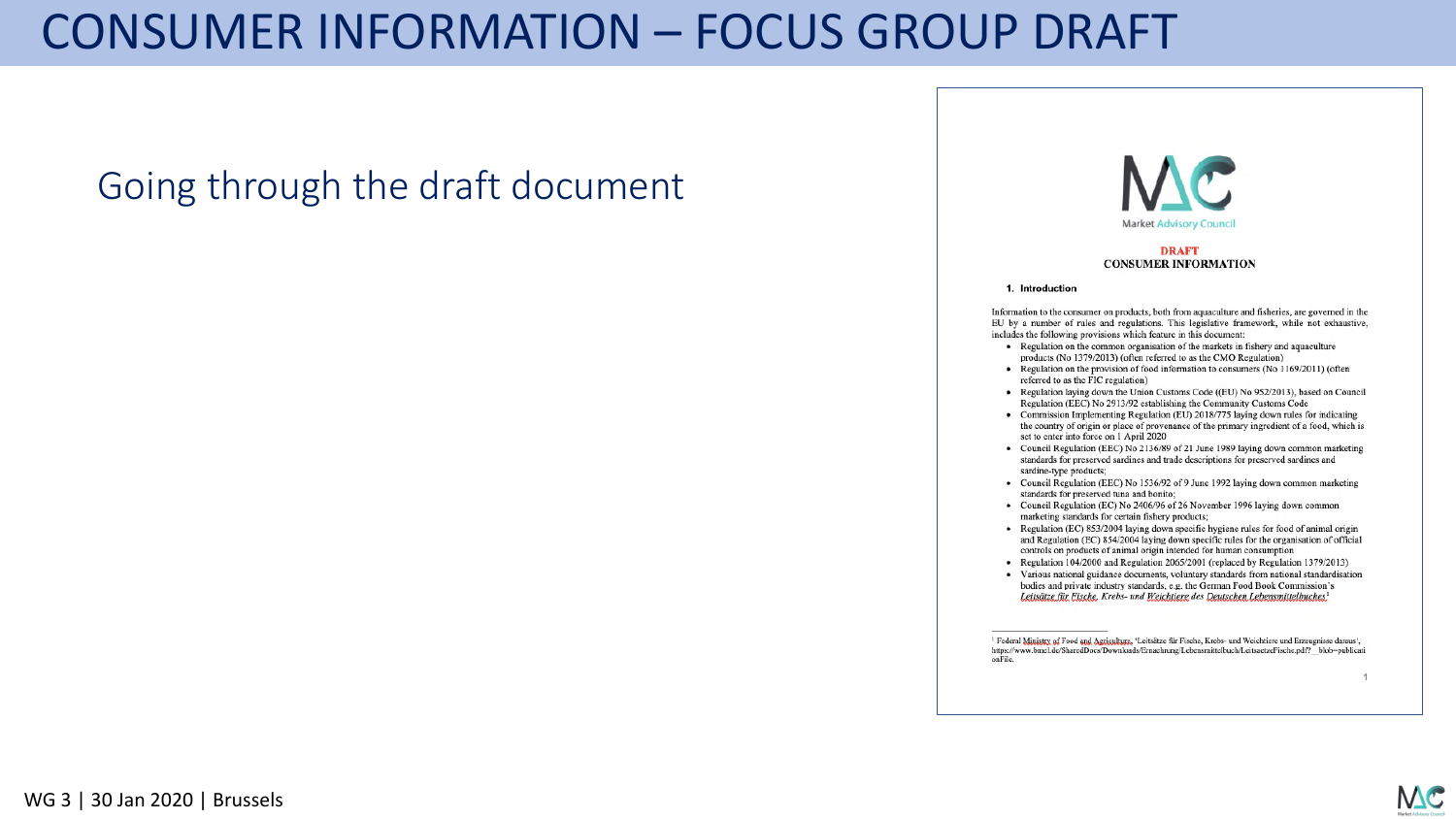## LABELLING OF VEGETARIAN AND VEGAN PRODUCTS – IMITATIONS OF SEAFOOD PRODUCTS

- Vegetarian and vegan products imitating other food products

- At first:

Primarily *meat* alternatives

- Recently:

Increasing number imitating *seafood* products



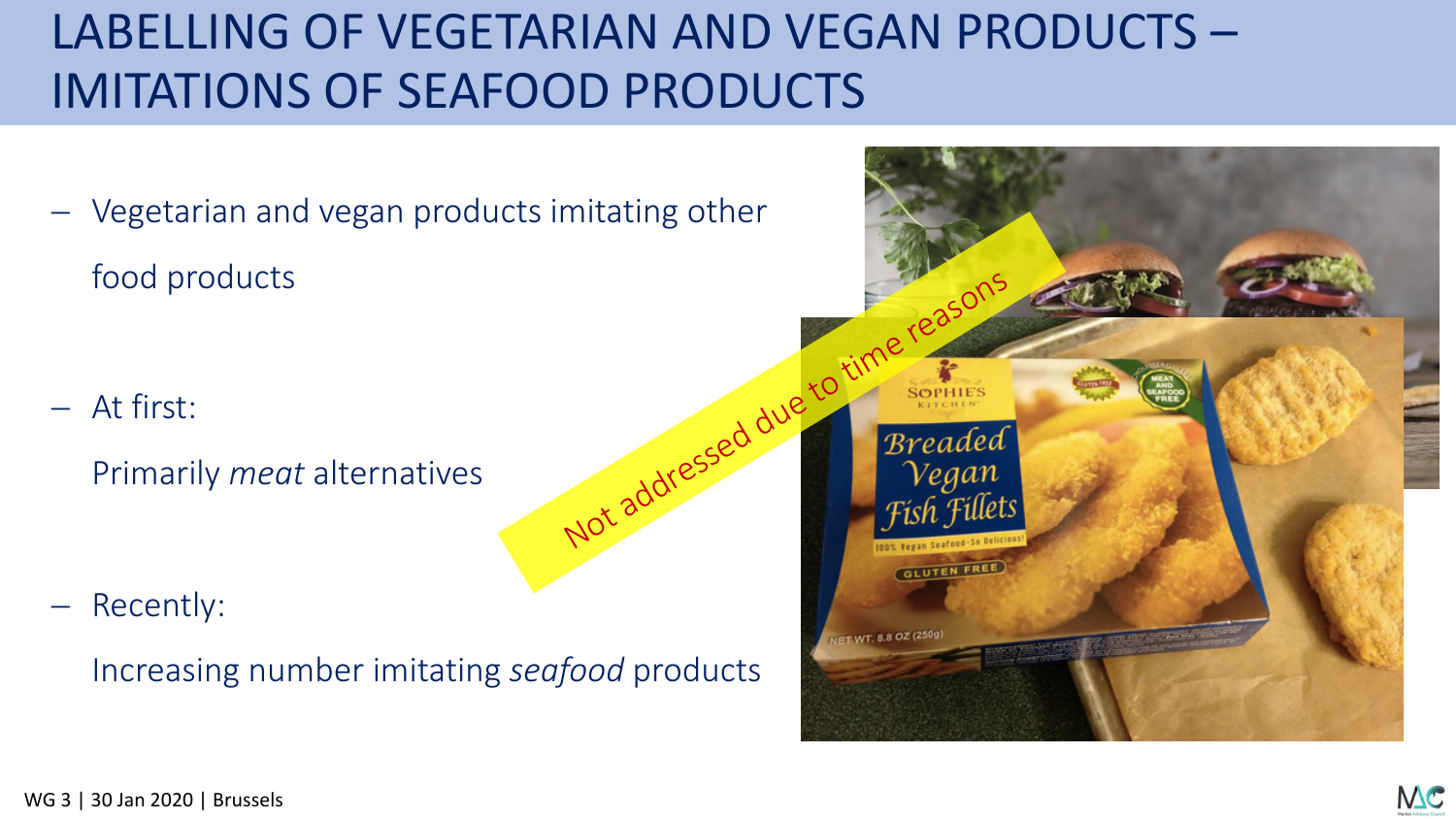## NUTRITIONAL LABELLING – "NUTRISCORES"

- Intended to help consumers compare between

foods & drinks

- Front-of-pack nutritional label
- Converts nutritional value of food and beverages

—salt, sugar, fat content etc.—into an overal score

- Based on a scale of 5 colours and letters:
	- green A: *best* nutritional quality
	- dark orange E: *lowest* nutritional quality